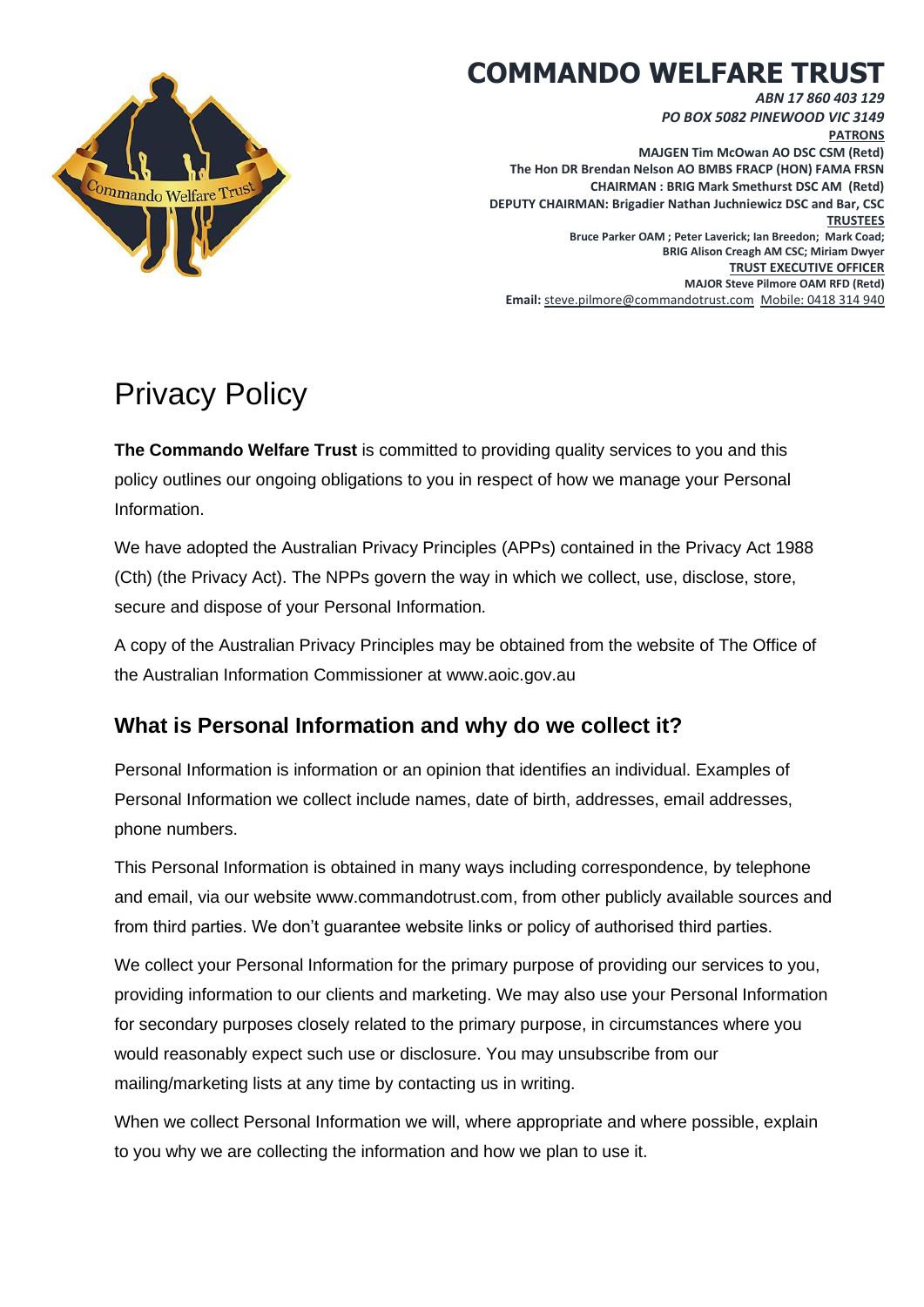## **Sensitive Information**

Sensitive information is defined in the Privacy Act to include information or opinion about such things as an individual's racial or ethnic origin, political opinions, membership of a political association, religious or philosophical beliefs, membership of a trade union or other professional body, criminal record or health information.

Sensitive information will be used by us only:

- For the primary purpose for which it was obtained
- For a secondary purpose that is directly related to the primary purpose
- With your consent; or where required or authorised by law.

#### **Third Parties**

Where reasonable and practicable to do so, we will collect your Personal Information only from you. However, in some circumstances we may be provided with information by third parties. In such a case we will take reasonable steps to ensure that you are made aware of the information provided to us by the third party.

#### **Disclosure of Personal Information**

Your Personal Information may be disclosed in a number of circumstances including the following:

- Third parties where you consent to the use or disclosure; and
- Where required or authorised by law.

#### **Security of Personal Information**

Your Personal Information is stored in a manner that reasonably protects it from misuse and loss and from unauthorized access, modification, or disclosure.

When your Personal Information is no longer needed for the purpose for which it was obtained, we will take reasonable steps to destroy or permanently de-identify your Personal Information. However, most of the Personal Information is or will be stored in client files which will be kept by us for a minimum of 7 years.